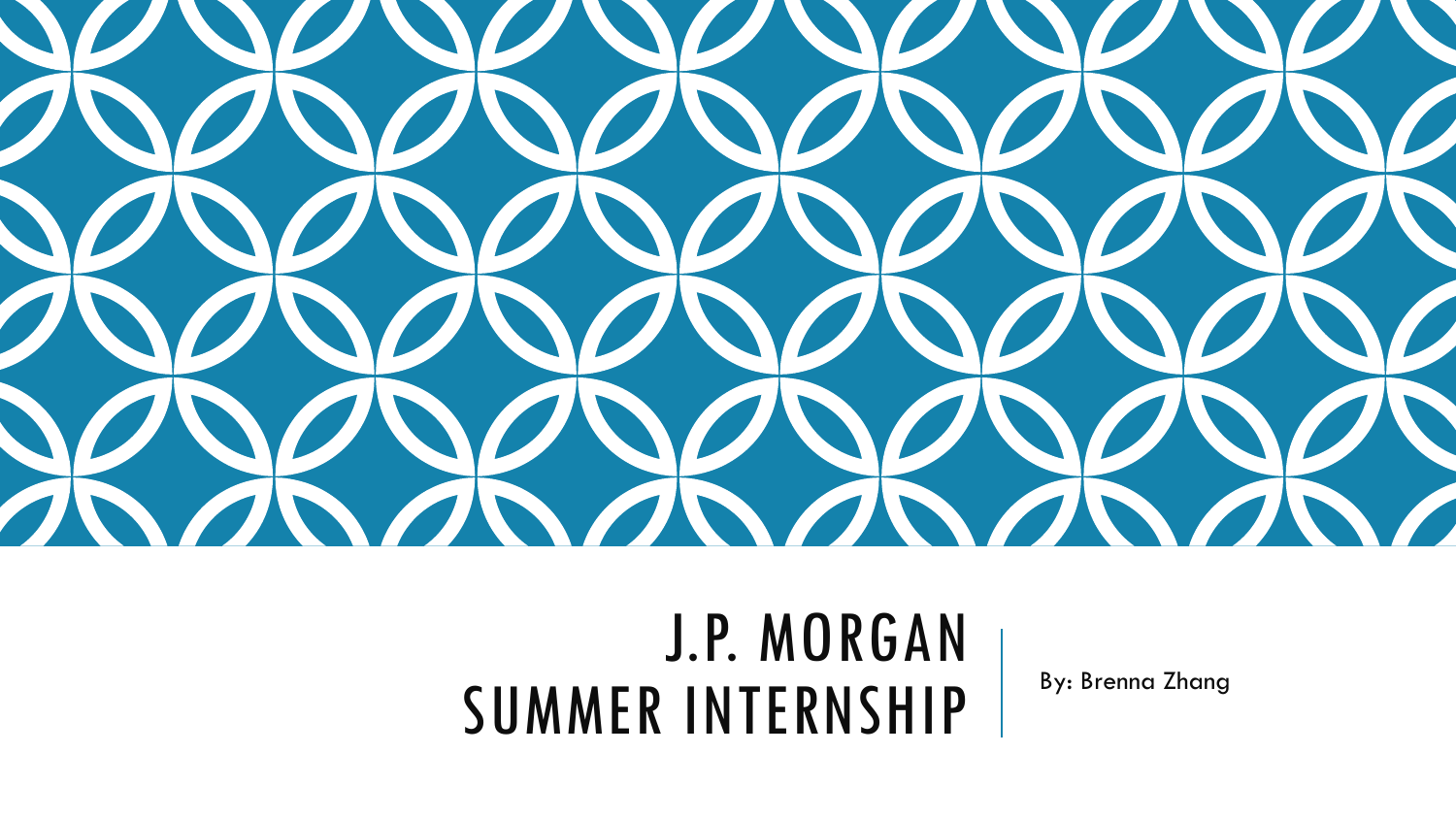# J.P. MORGAN

J.P. Morgan is a leading financial services firm with global scale and is the largest banking institution in the United States.

**The company has operated for more than 200 years and has a** long history in the business world.

**They offer four service sectors including assets management,** commercial banking, corporate/investment banking, and private banking.

**In 2000, they merged with Chase Bank to form J.P. Morgan Chase.**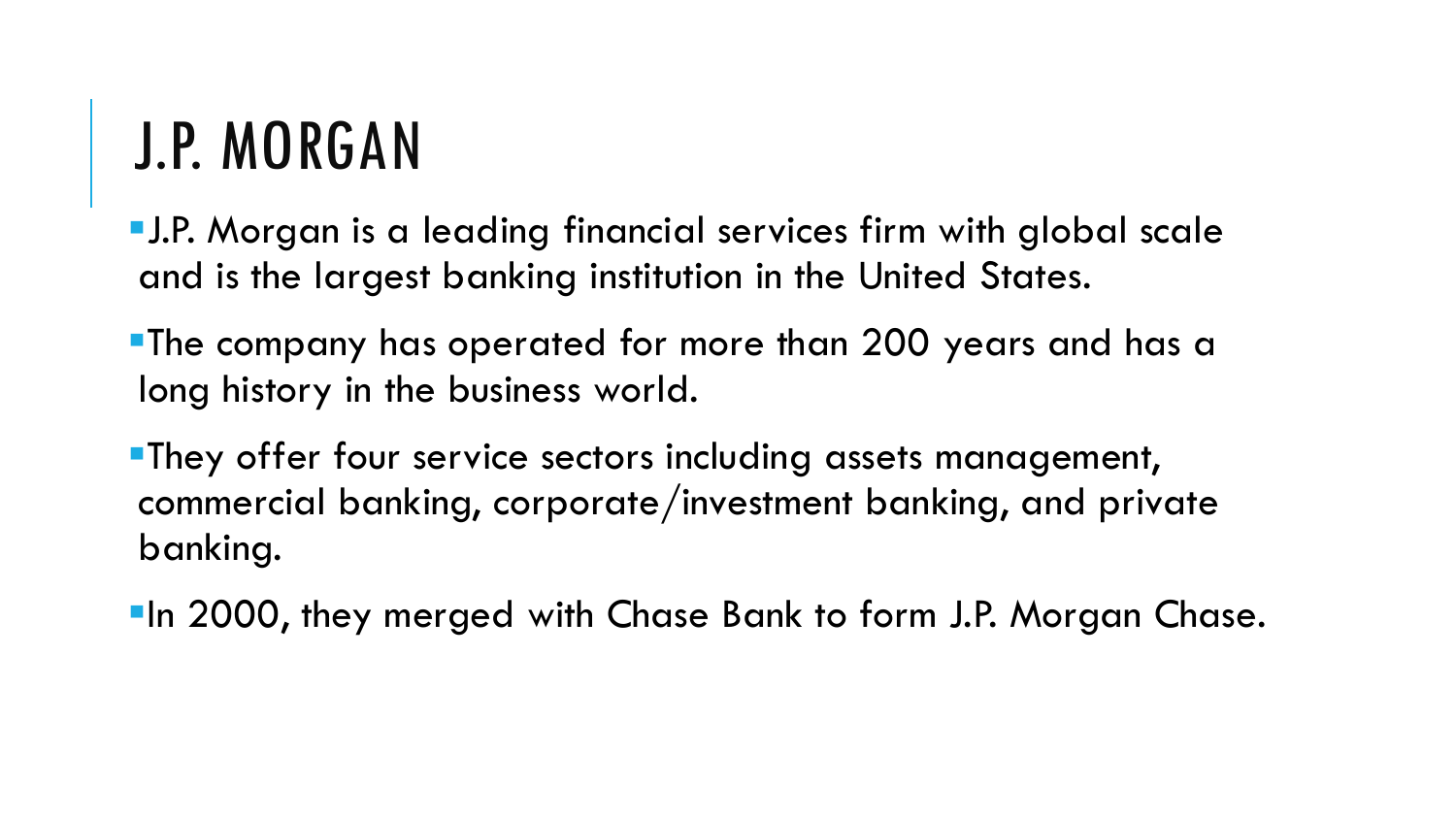### LOCATION - WILMINGTON, DELAWARE

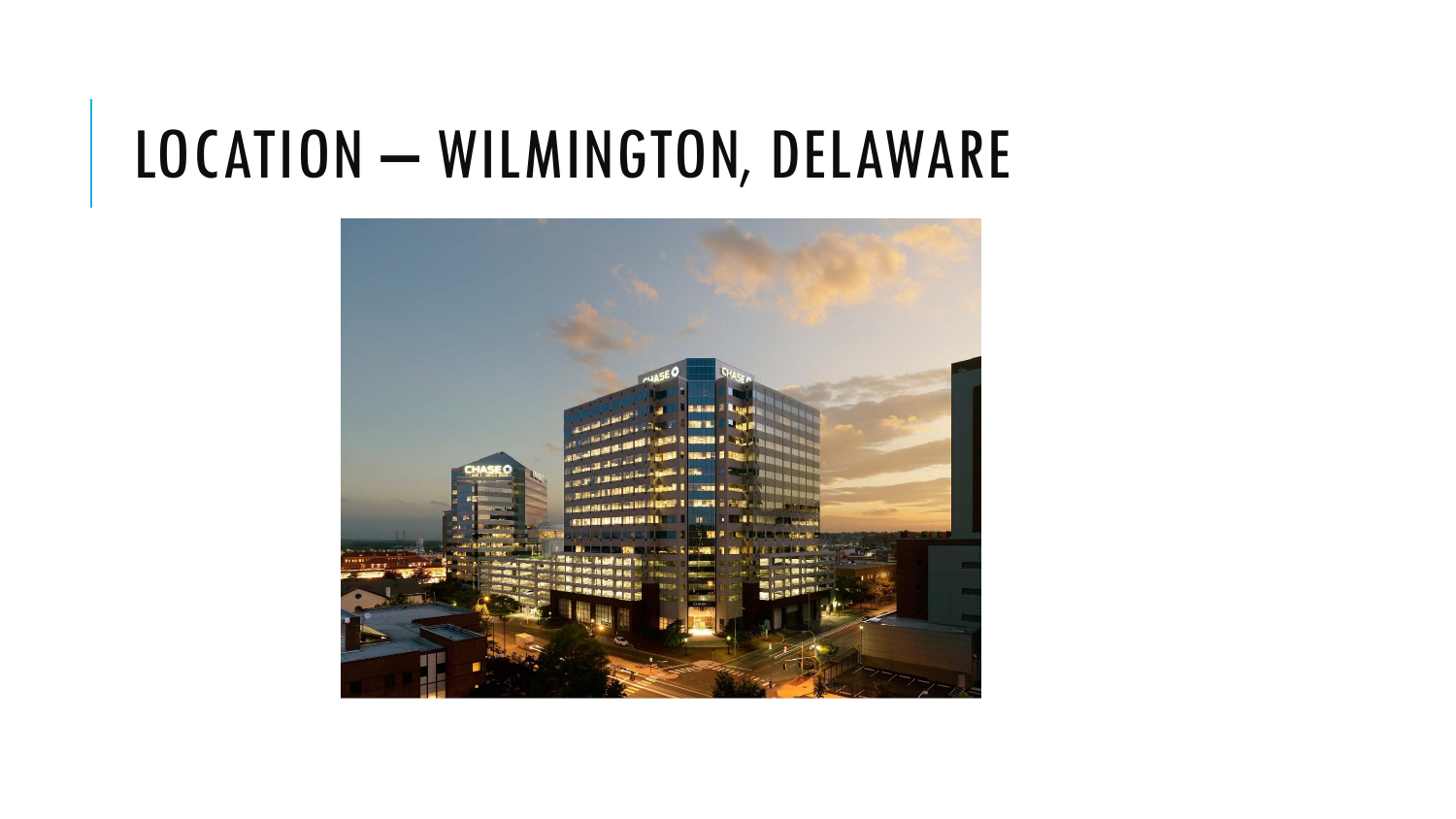# DUTIES

Participate in a project to develop strategic solutions for key operations initiatives in the Lending Transformation department.

Facilitate weekly meetings in my department where updates would be shared by project managers.

Observe and give basic recommendations that can improve the efficiency of the firm.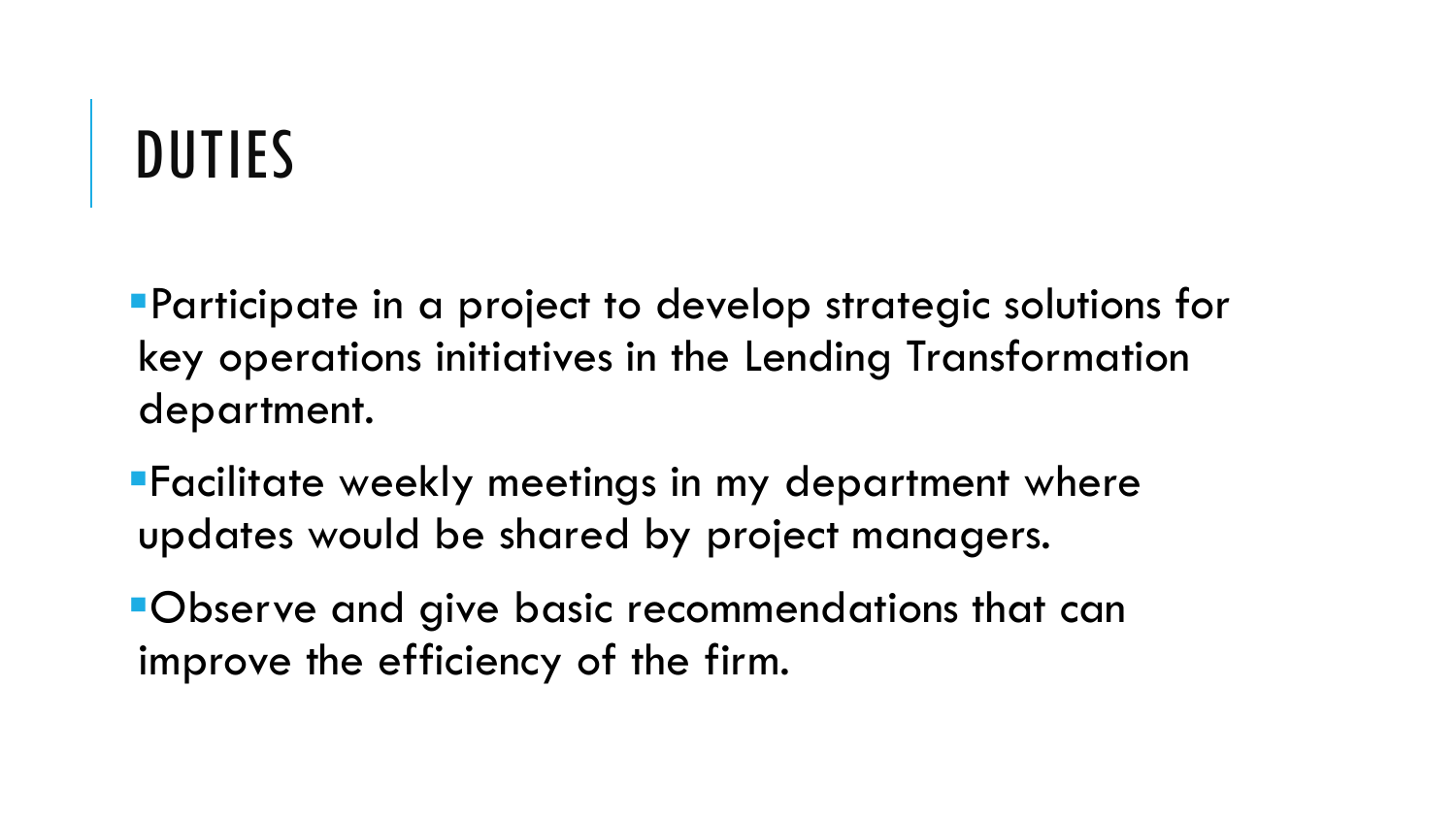## EXPERIENCE

Great, team-oriented environment of many senior project managers in the company where I was able to learn a little about each member's work in my team.

Professional development was a great plus to this program, with mentoring and workshops during the internship.

Gained insight into the financial services industry and learned how multi-faceted it is with many options that I will be exploring as a I look for post-grad career opportunities.